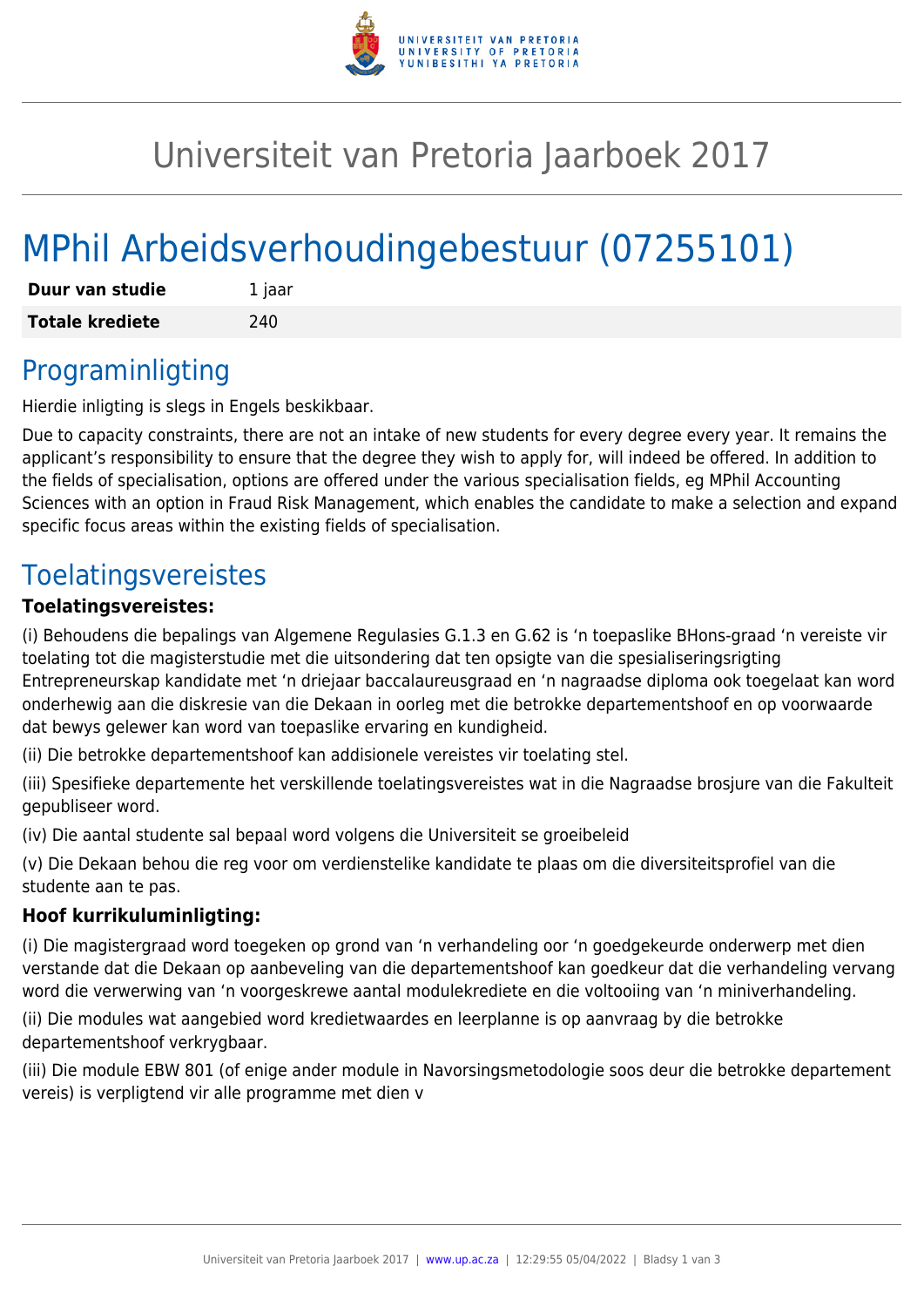

### Addisionele vereistes

After being selected for the specific degree applied for, students are allowed to register CONDITIONALLY for the MPhil. The following modules, however, have to be completed successfully:

- EBW 801 Research methodology 801
- EBW 802 Research proposal 802

before registration takes effect for: ABV 890 Dissertation: Labour Relations 890 (240)

- 1. A candidate may be refused admission to a master's degree by the head of the department if he/she does not comply with the standard of competence in the subject as determined by the department – with the proviso that a candidate who does not comply with the required level of competence, may be admitted, provided that he/she completes additional study assignments and/or examinations.
- 2. The head of department concerned may set additional admission requirements.
- 3. Specific departments have specific requirements for admission.
- 4. The number of students will be determined in line with the growth strategy of the University of Pretoria as approved by the Executive.
- 5. Allowance will be made for the diversity profile of students.
- 6. A completed Postgraduate Diploma in Economic and Management Sciences can also be considered for admission to the Master's programme in Entrepreneurship.

### Ander programspesifieke inligting

**NB**: All modules are compulsory. Candidates must pass all the modules, including the dissertation, to qualify for the MPhil degree.

### Eksamens en slaagvereistes

The pass mark for both a dissertation and a mini-dissertation is 50%. The provisions regarding pass requirements for dissertations, contained in General Regulation G.12.2, apply mutatis mutandis to mini-dissertations.

A pass mark of at least 50% is required in the examination of each module.

### **Navorsing**

The MPhil candidate must submit and present a research proposal. The subject EBW 801 will prepare the student in writing a research proposal. A candidate will work under the guidance of a supervisor to develop a detailed research proposal according to faculty and departmental guidelines and regulations. The proposal must be presented to the departmental Postgraduate Committee and must be officially approved by all relevant committees before the candidate can commence with his/her formal research for completion of the dissertation. The candidate will continue his/her research under the guidance of his/her supervisor until the research is completed according to the rules and regulations of the University of Pretoria and Faculty of Economic and Management Sciences.

The submission of a high-quality scientific article for publication in a recognised scientific journal is a compulsory condition for the degree to be conferred on the candidate.

The research component contributes 100% towards the total requirement for the degree.

#### **Dissertations/mini-dissertations/research reports, curricula and modules**